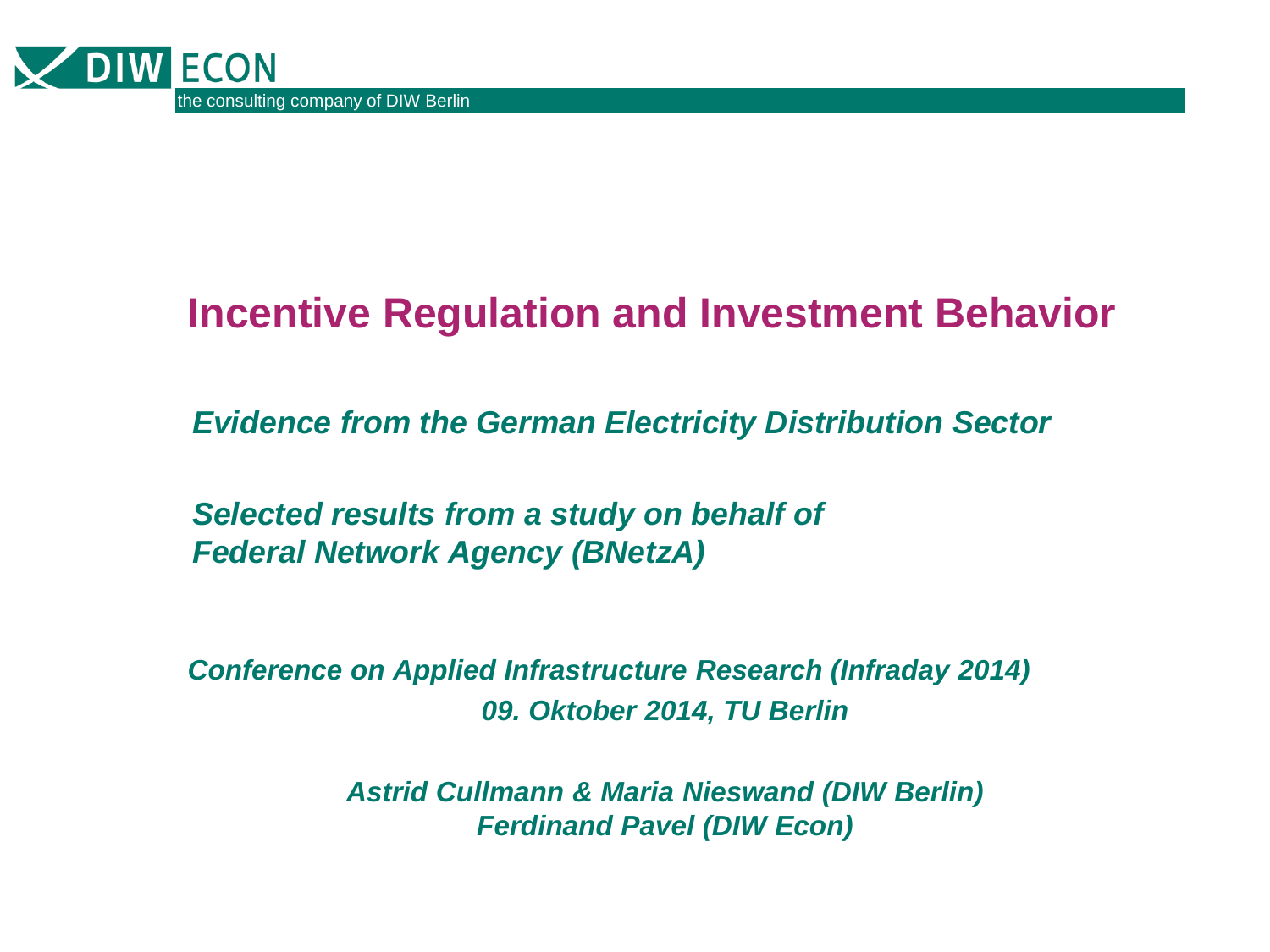

#### Background and research questions

- $\Box$  Incentive regulations determines revenue caps of energy system operators in Germany since 2009
	- Objective: cost efficiency
- $\Box$  Influence of incentive regulations on investment incentives is unclear  $($   $\rightarrow$  particularly relevant in the context of the "Energiewende")
- Research questions:
	- $\triangleright$  Is it possible to identify relevant impact factors on investment behaviour of system operators?
	- $\triangleright$  What about differences by type of system operator (i.e. DSOs vs. TSOs, electricity vs. Gas)?
	- $\triangleright$  Does the introduction of incentive regulation in 2009 have an impact on investment behaviour?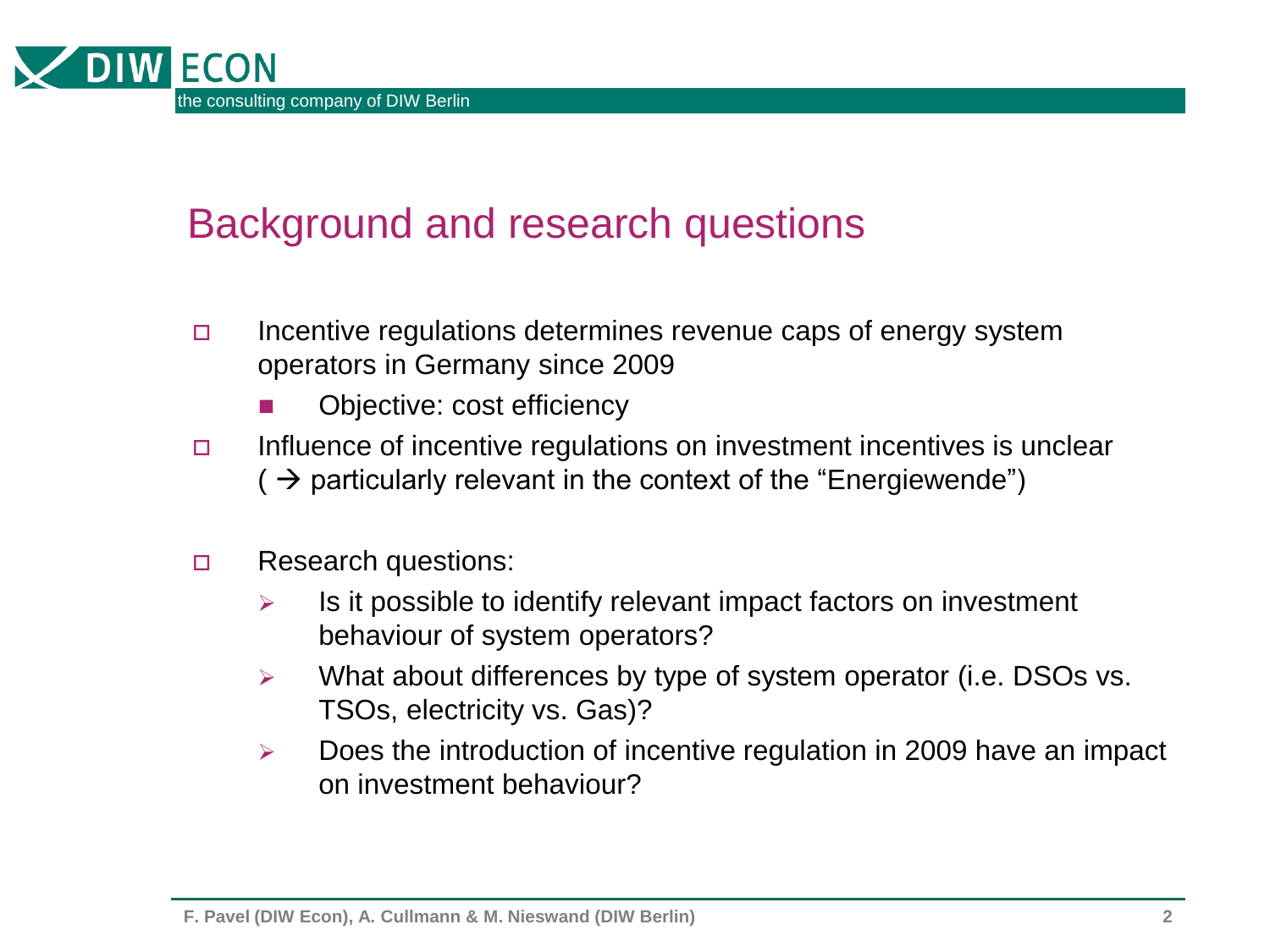

### Main findings

- Assessment of impact factors on the system operators' investment behaviour and the impact of incentive regulation on investment behaviour require extensive empirical analyses (-> multivariate regressions)!
- $\Box$  Data base available for this study is a good starting point for analysing investment behaviour of **DSOs:**
	- $\triangleright$  No indication for negative impact of the introduction of incentive regulation on investments during analysed period
	- $\triangleright$  Significant positive correlation between the introduction of incentive regulations (in 2009) and investments.
- For **TSOs**, available data does only allow for descriptive analyses of key indicators.
	- $\triangleright$  Analyses show no indication for structural interruptions in the investment behaviour before/after 2009!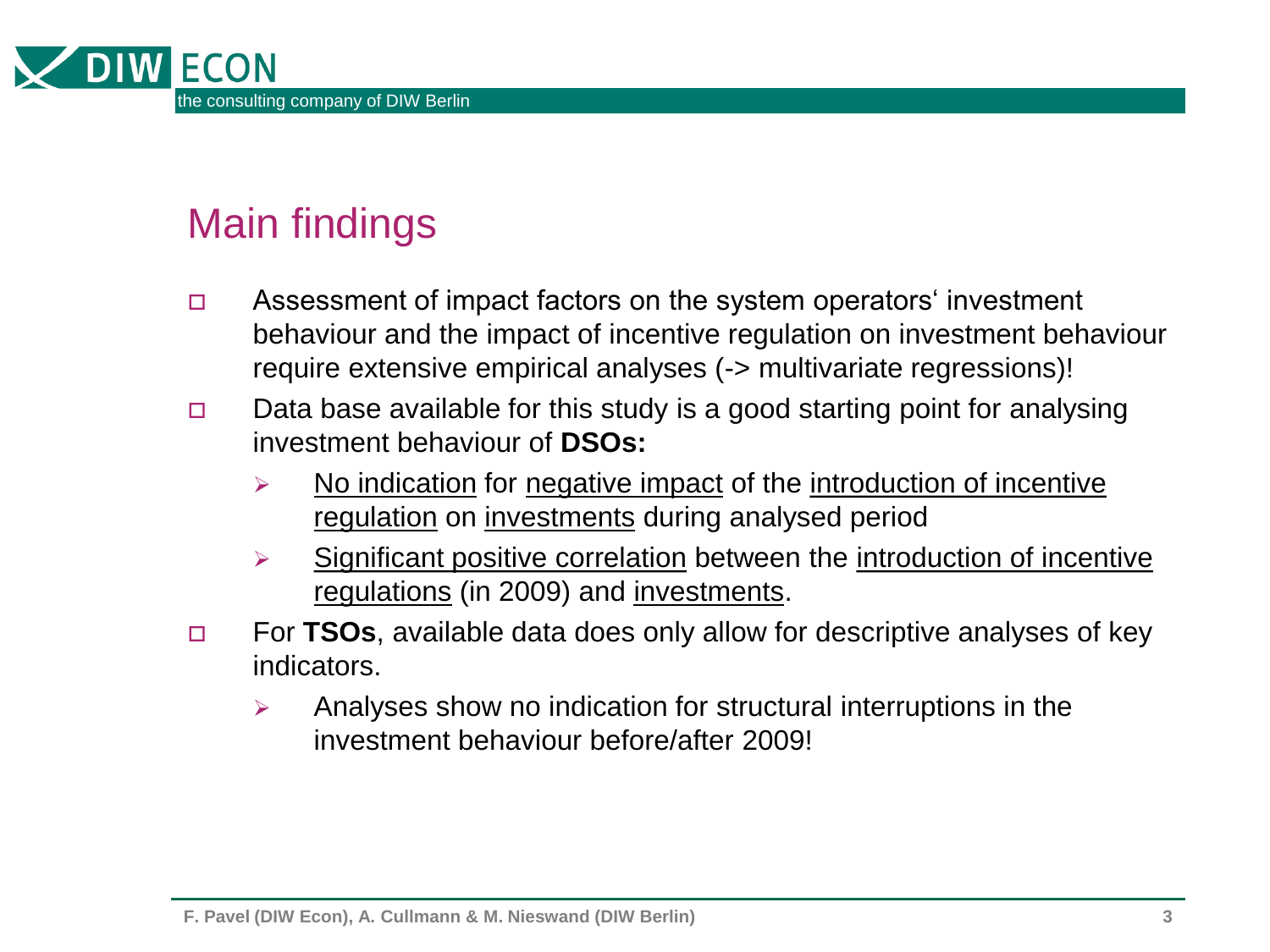

**Theory**

#### Starting point: theory and literature (i)

From a theoretical perspective, the impact of incentive regulation on investment behaviour is ambiguous. Rather, specific regulatory design is of crucial importance.

(-) shifting investment risks away from final consumers lowers investment incentives of system operators (Egert 2009)

(-) focus on realising short-term efficiency gains can distract from securing quality of supply through (replacement) investments (Burns and Riechmann 2004).

(+) stronger incentives for investments in cost-reducing technologies (Egert 2009)

Possible barriers to investment due to the design of regulation, e.g.

(-) unrealistic or ex post revisions of requirements (Egert 2009)

(-) delay of investment reflux (Brunekreeft 2011)

 $\triangleright$  Definite answers only possible on case by case basis and derived from empirical analyses!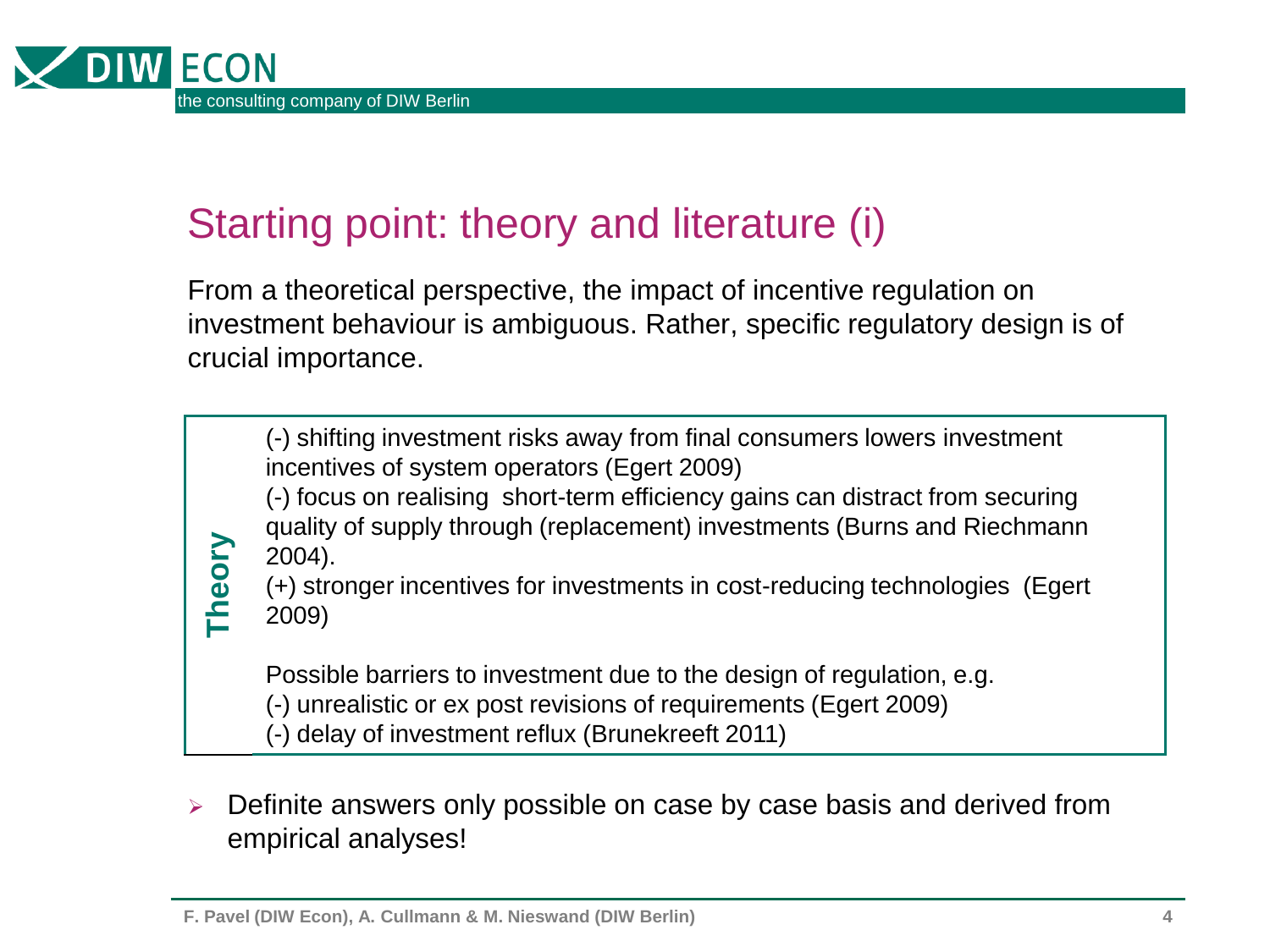

# Starting point: theory and literature (ii)

Empirical literature does not identify systematic negative impact of incentive regulation on investment incentives in energy supply.

(+) telecommunication (USA) Significant impact of incentive regulation (price-cap) on investments in new technologies (Ai and Sappington 2002; Greenstein et al. 1995)

(+) electricity DSOs (GB):

Higher productivity and service quality after implementation of incentive regulation (Newbery and Pollitt, 1997; Domah and Pollitt, 2004)

(+) electricity DSOs (GB):<br>
Higher productivity and service quality after<br>
(Newbery and Pollitt, 1997; Domah and P<br>
(+) energy supply (23 biggest companies<br>
Implementation of incentive regulation has<br>
investment s (Cambini (+) energy supply (23 biggest companies in Germany, Italy, Spain and UK): Implementation of incentive regulation has significant positive impact on investment s (Cambini and Rondi, 2009)

But: limited number of empirical studies due to extensive data requirements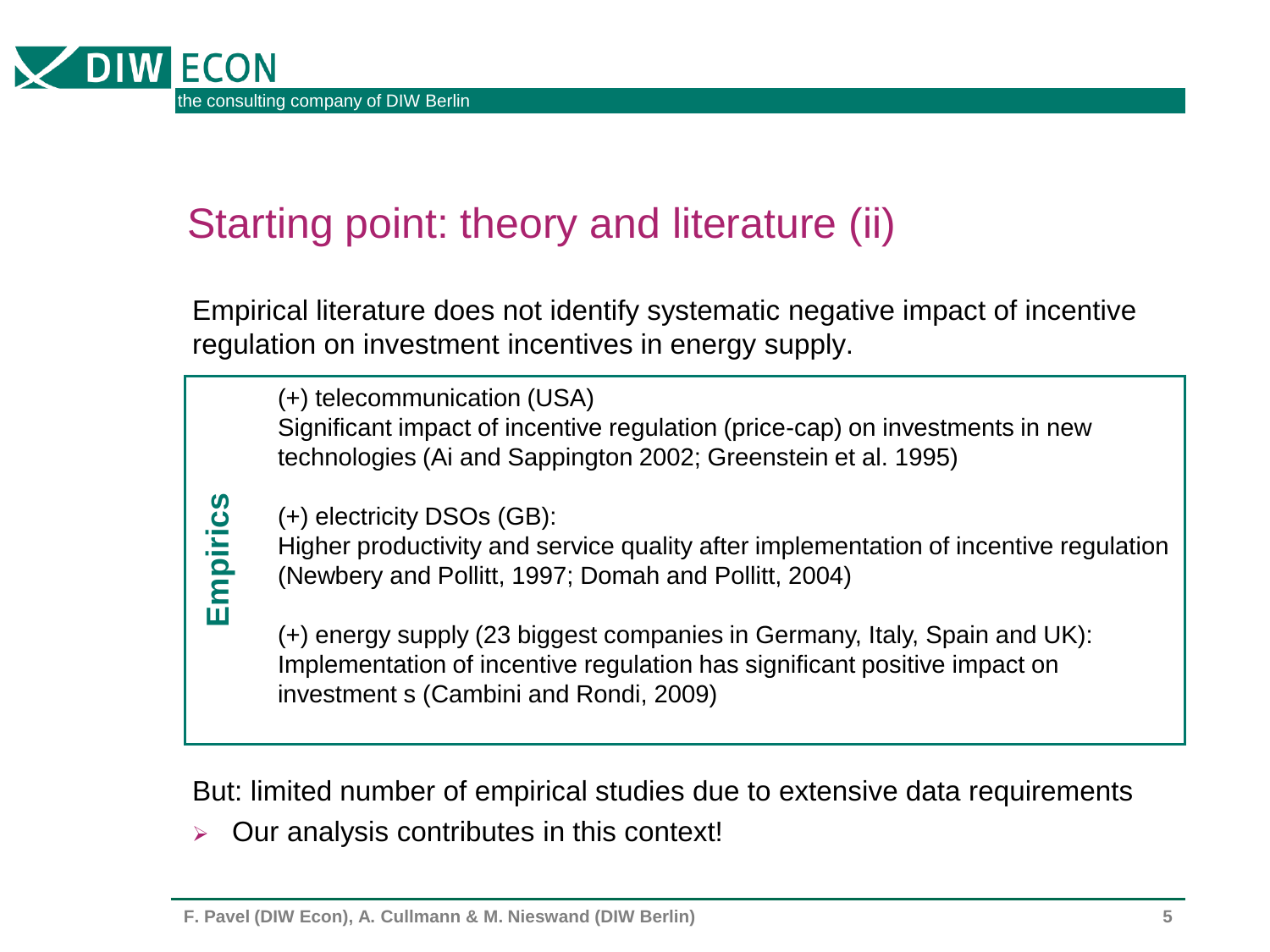

### Data set: representative sample of the 1500 system operators in Germany

- $\Box$  Adequate size to represent the heterogeneity in the population:
	- TSOs (complete due to small number)
	- **DIM** DSOs: separately for electricity and gas and stratified by net-related total costs ( $\rightarrow$  size)
	- Number of strata as well as sample size (total and per stratum) determined by statistical criteria:

|              | <b>Electricity</b> | Gas | <b>Total</b> |
|--------------|--------------------|-----|--------------|
| <b>TSOs</b>  |                    | 12  | 16           |
| <b>DSOs</b>  | 109                | 68  | 177          |
| <b>Total</b> | 113                | 80  | 193          |

□ Data collected by Federal Network Agency by end of 2013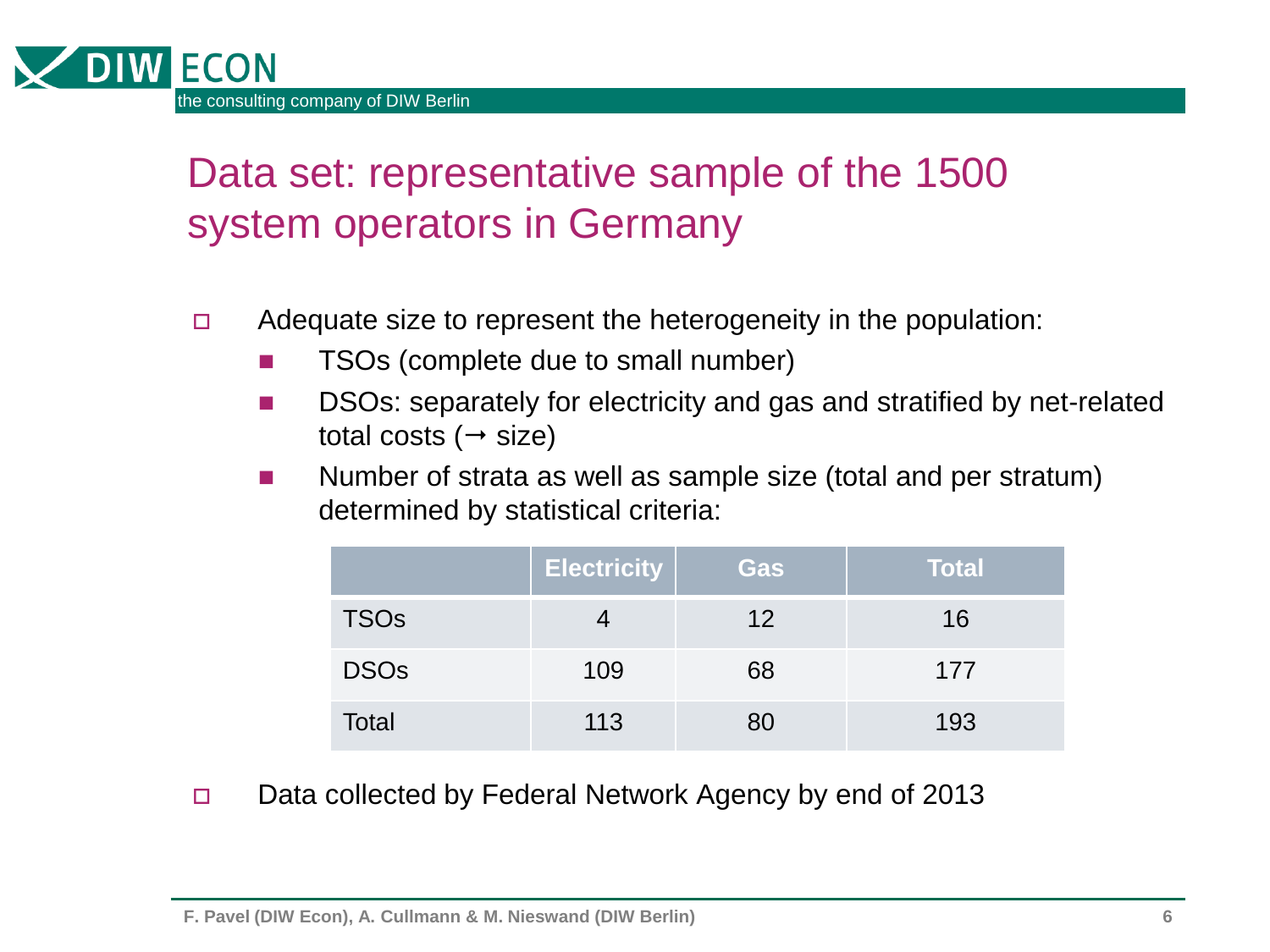

#### Available information

- Relevant information from
	- **Balance sheets (2006-2012)**
	- **Profit/loss statements (GuV, 2006-2012)**
	- Tangible fixed assets (historic prices/costs, 1960-2012)
	- Structural parameters (2006-2012)
	- **Naintenance- und Asset-management**
	- **If** Investment management
	- Concessions and changes in concessions
- □ Supplementary information on the individual system operators:
	- **E** Efficiency score
	- Quality indicators (SAIDI, ASIDI, etc.)
	- GDP (national and regional levels based on respective district of the system operators)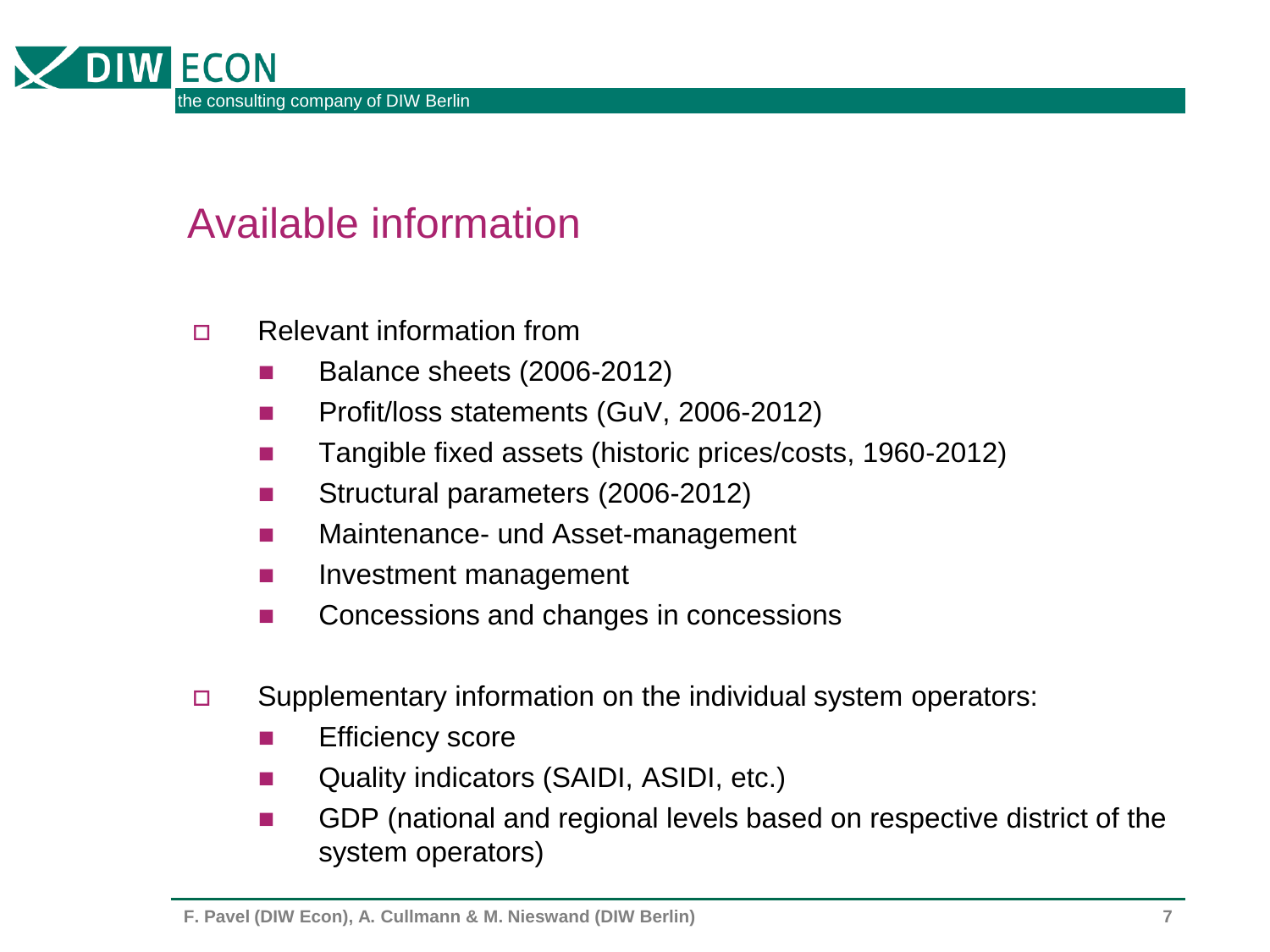

### Quantifying investments & investment behaviour

#### **Investments**

- Calculated on basis of balance sheet and profit/loss statements (-> following commercial law)
- Calculated on basis of tangible fixed assets at historic and current prices/costs

#### **Investment ratio**

Investments as a share in tangible fixed assets (based on either commercial law or cost-accounting)

#### **Re-Investment ratio**

Investments as a share of depreciation (based on either commercial law or cost-accounting)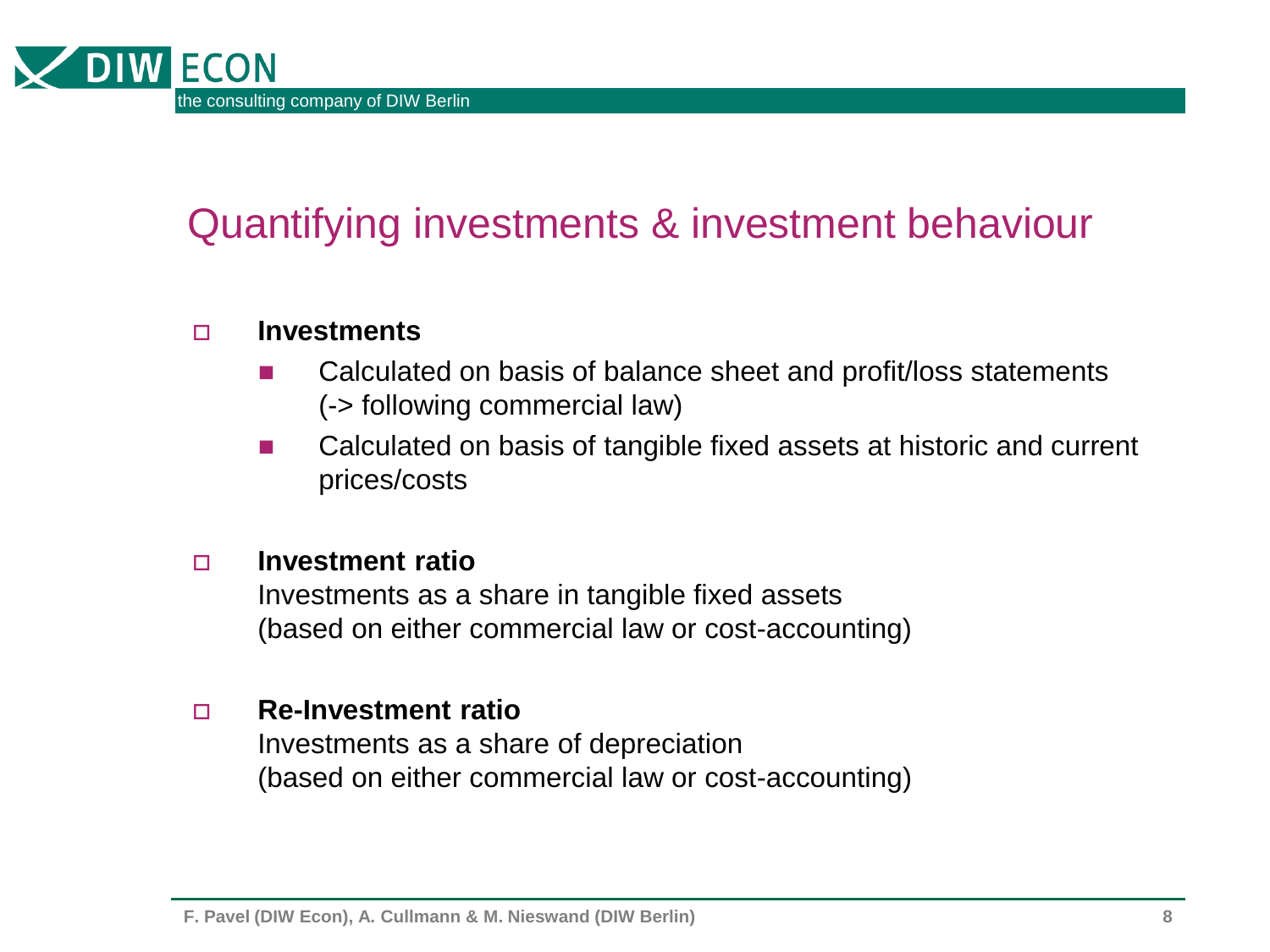

### Identifying the impact of incentive regulation

#### **Before - after:**

- **If all impact on investments before and after the implementation of** incentive regulation (2006-2008 vs. 2009-2012)
- Impact on investments **by type of regulation**:
	- Operators under regular or simplified procedure

#### **Limitation:**

■ Causal relationship between incentive regulation and investment behaviour not clearly identifiable due to missing counterfactual (-> all DSOs subject to incentive regulation since 2009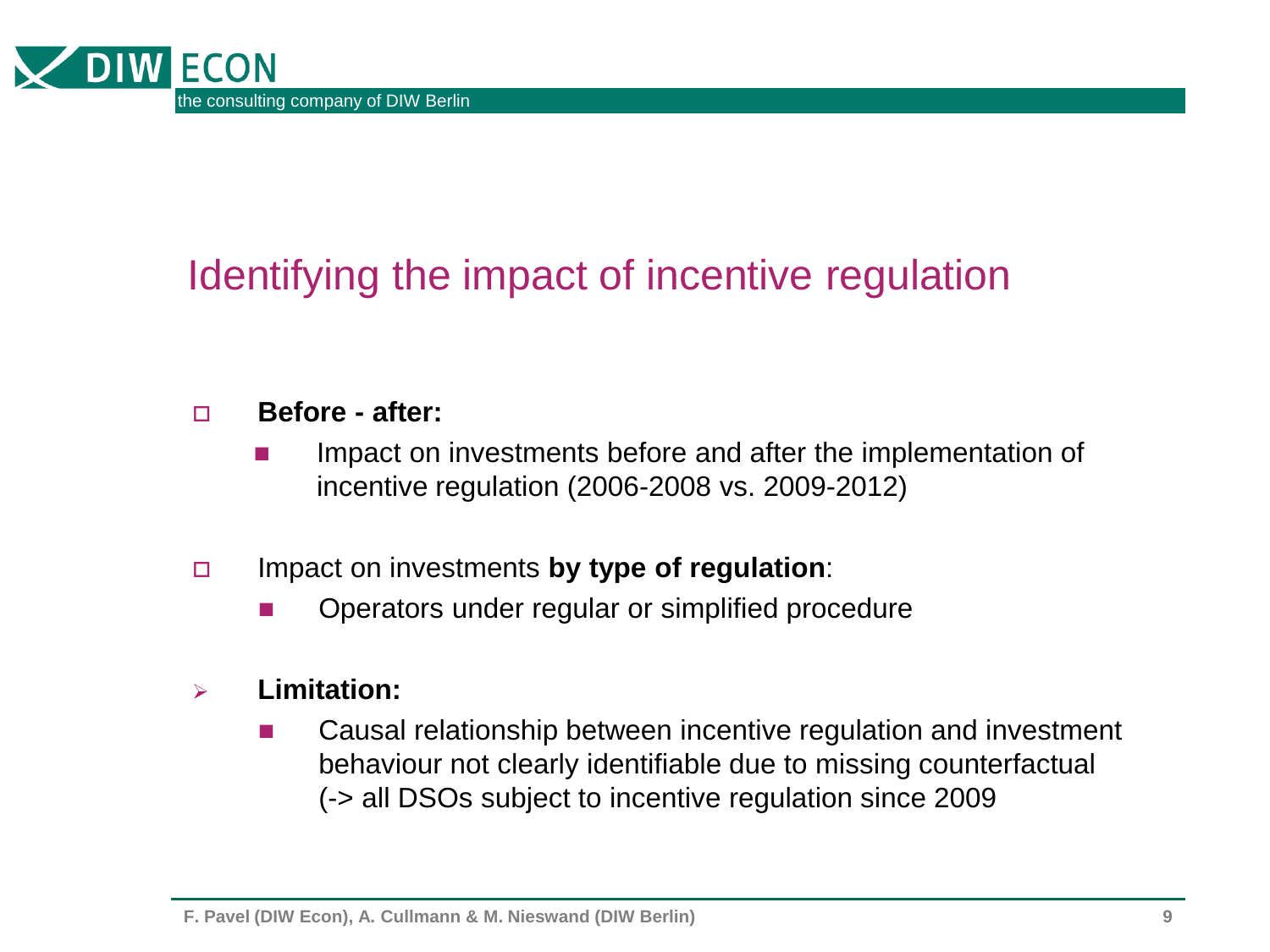

**Investments** (mean of all DSOs in mio. Euro)



Remark:

Calculated on basis of tangible fixed assets.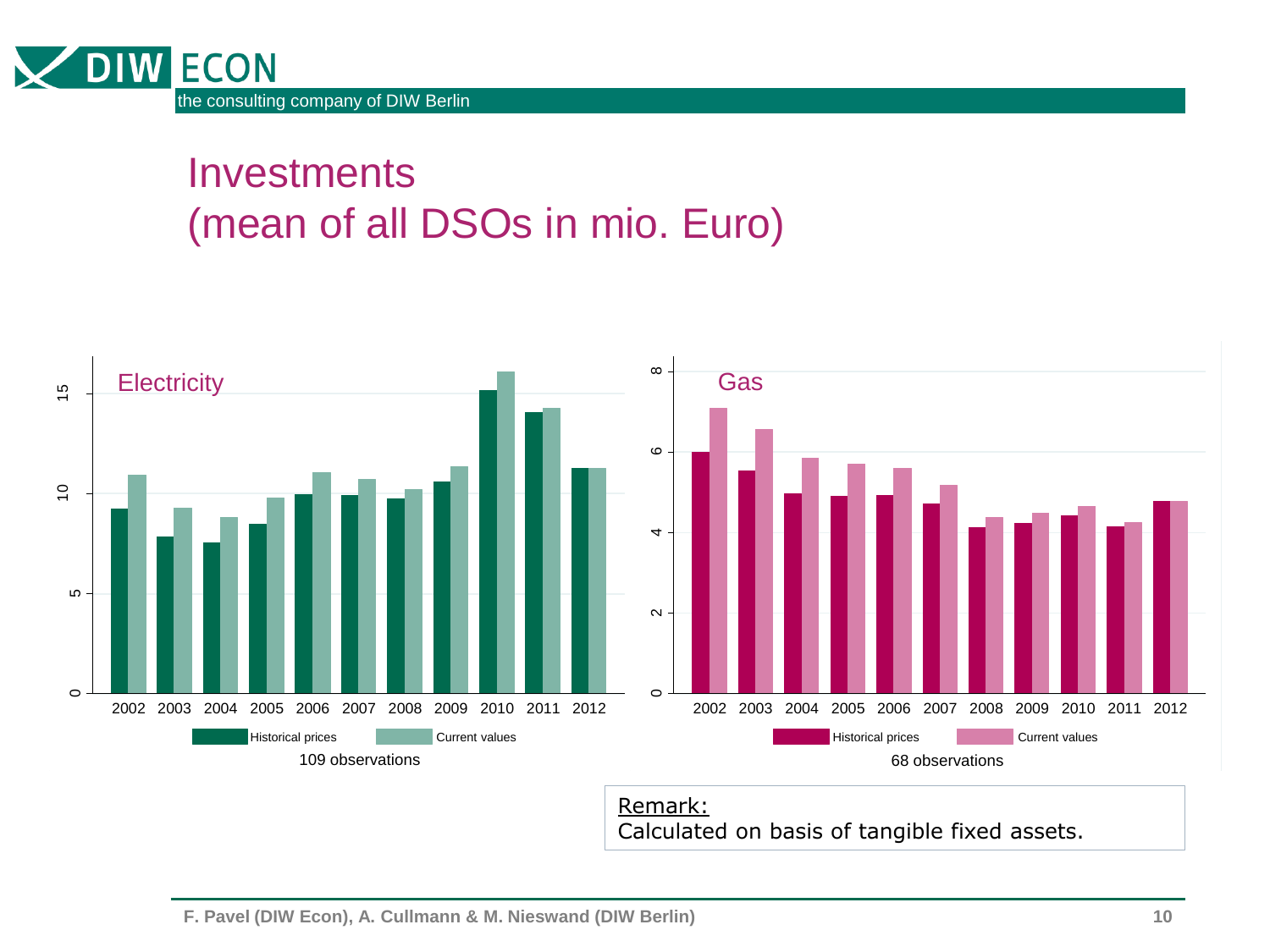

#### Investment ratio (mean of all DSOs, in %)



- Small number of observations due to data cleansing

**F. Pavel (DIW Econ), A. Cullmann & M. Nieswand (DIW Berlin)**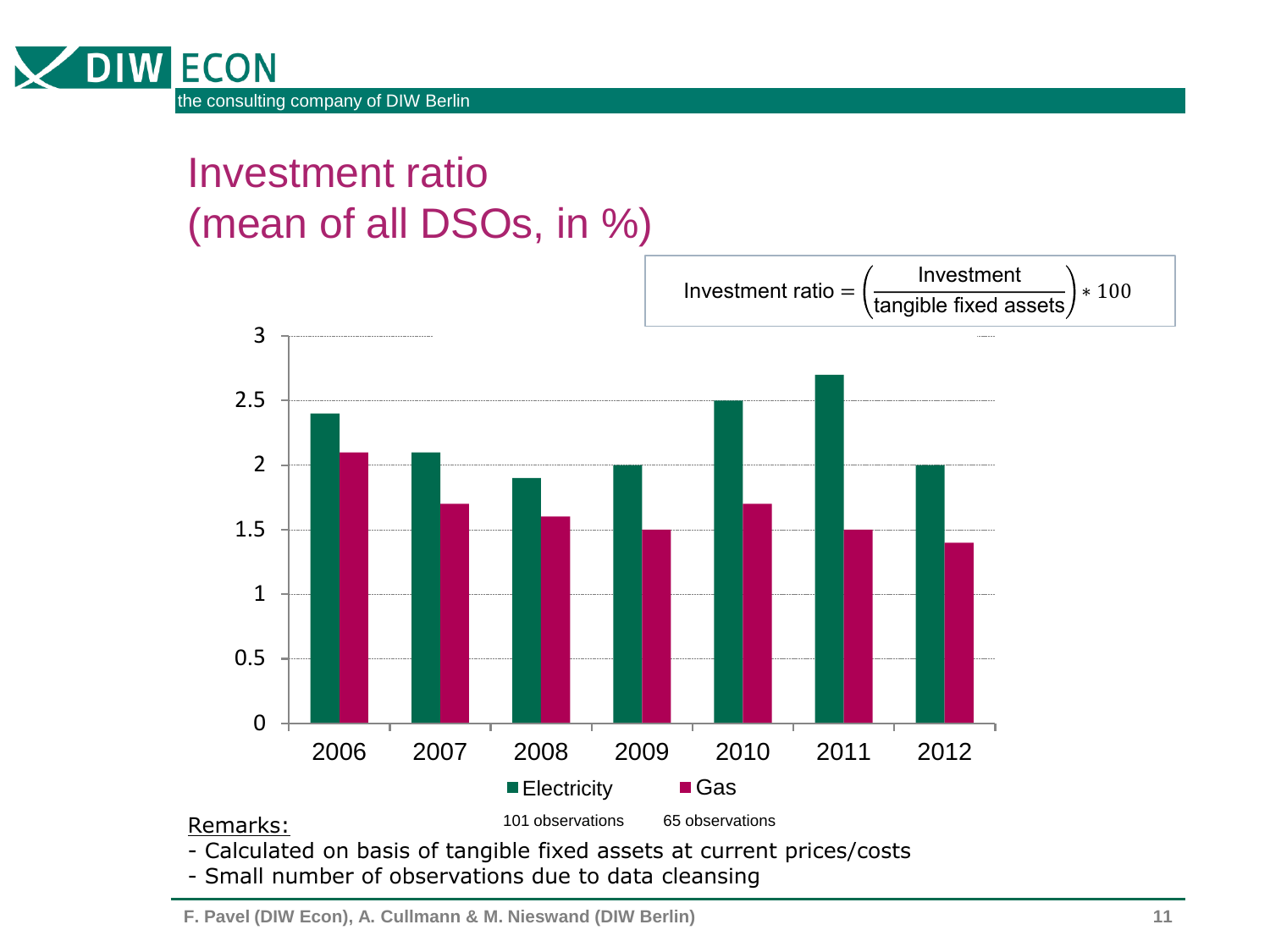

#### Analytical approach

- Econometric regression analysis based on existing empirical literature
	- Cambini and Rondi (2010, 2011), Bortolotti, Cambini and Rondi (2013), Lyon and Mayo (2005), Egert (2009), Spiegel and Spulber (1994)
- □ Basic model derived from microeconomic literature on investment behaviour at the company level
	- **Trade-off between explanatory power of the model and the number** of variables
- $\Box$  Extensions of the basic model to include specific factors relevant for energy system operators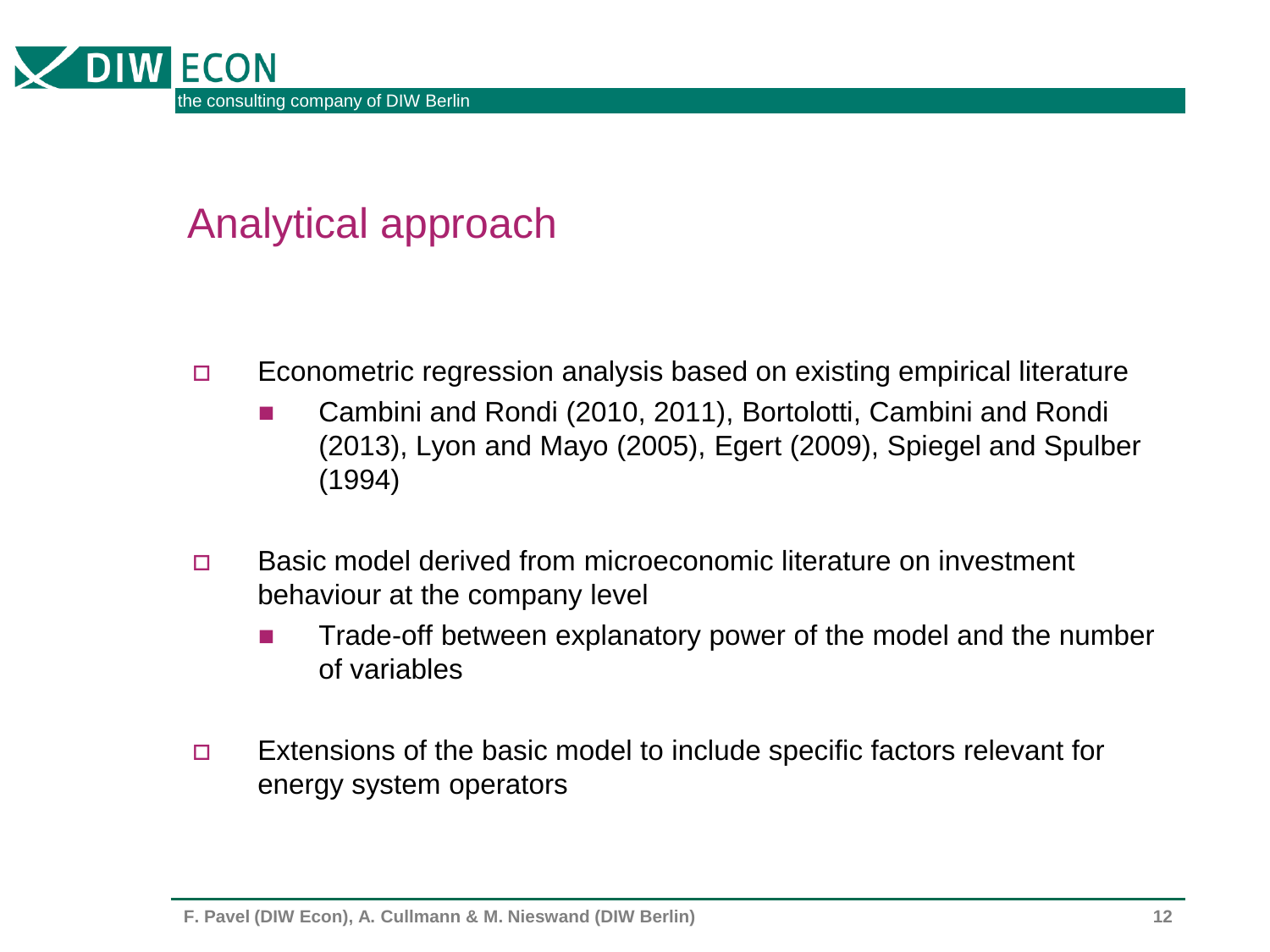

#### Structure of estimation model

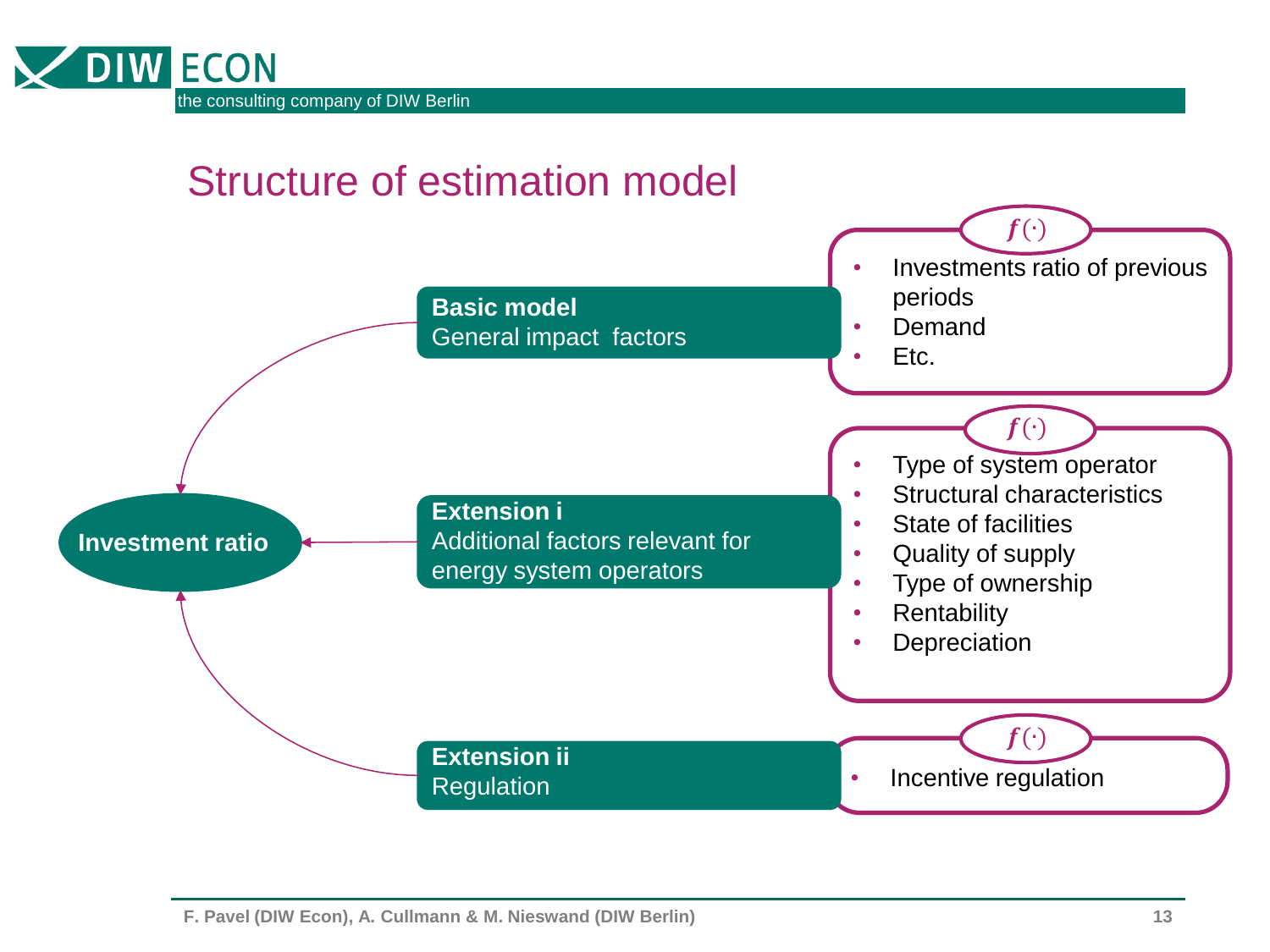

#### Selection of estimation procedure

- **Challenge:** interdependent relationship between exogenous and endogenous variables (e.g. autocorrelation w.r.t. investments or endogenous relationship between investments and the state of facilities)
- **Consequence:** standard estimation procedures (e.g. OLS or Fixed Effects) yield biased results
- **Solution:** GMM (Generalized Method of Moments*)* as alternative estimation procedure
	- Estimation based on instruments
	- Produces unbiased results (Hansen 1982)
- **Trade-off:** GMM requires a large sample size
	- $\rightarrow$  Possibly problems with estimation of sub-groups (e.g. private DSOs)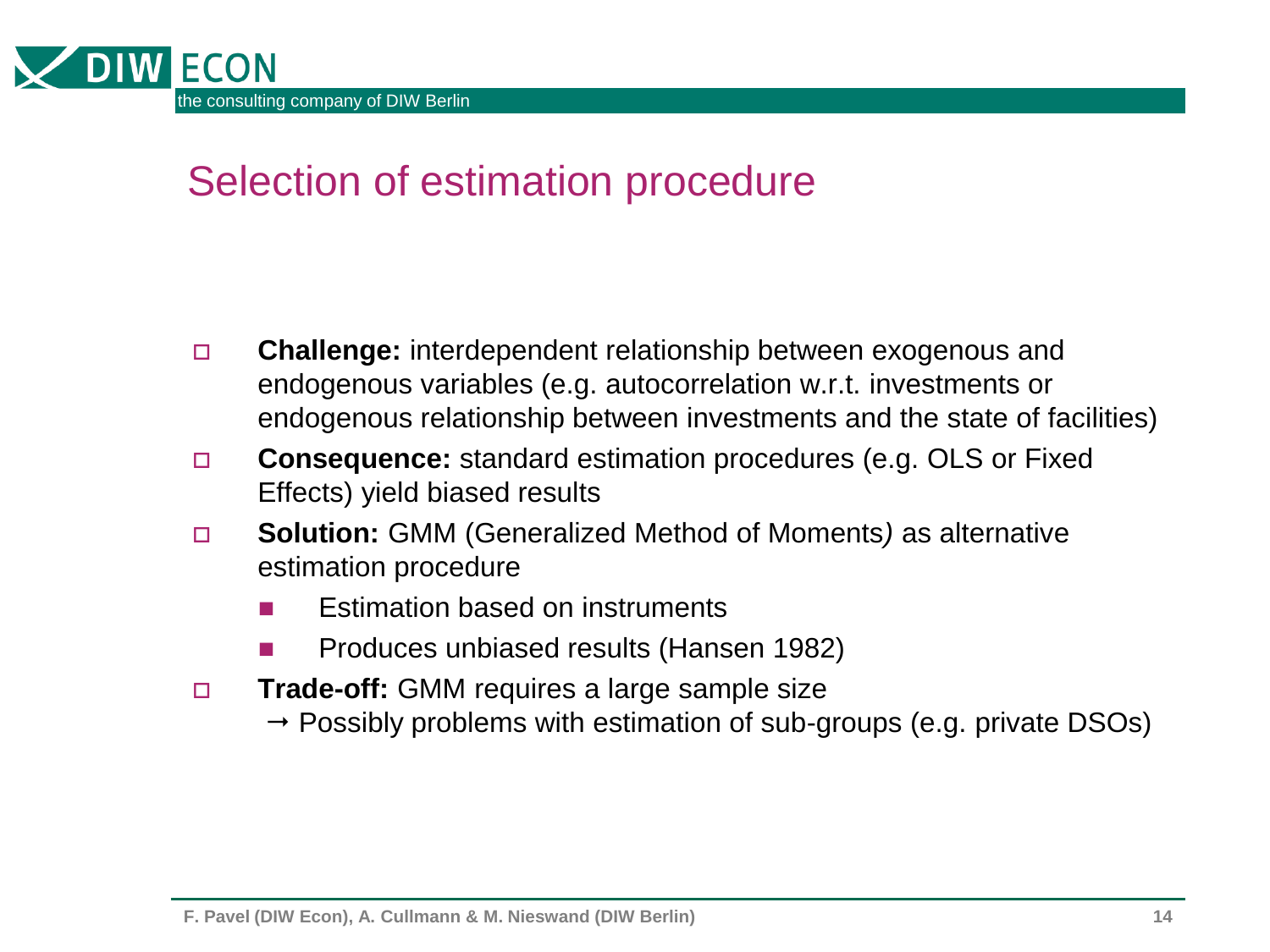

# Results of multivariate estimation: Basic model for electricity DSOs

#### *Dependent variable:* Investment ratio(<sub>it</sub>) at current prices/costs

|                                                                                                                                                                                              | <b>Independent variables</b>                  | <b>Coefficient</b> | <b>Standard Error</b> | <b>P-value</b> |       |
|----------------------------------------------------------------------------------------------------------------------------------------------------------------------------------------------|-----------------------------------------------|--------------------|-----------------------|----------------|-------|
| Negative sign caused by<br>overlap with effect of<br>incentive regulation<br>(see next slides)<br>Consistent with negative<br>correlation with density<br>(connection points per<br>area LV) | Investment ratio of previous<br>period        | 0.846              | 0.0710                | 0.000          | ***   |
|                                                                                                                                                                                              | GDP of previous period<br>$\geq$ (national)   | $-5.2331$          | 1.1652                | 0.000          | ***   |
|                                                                                                                                                                                              | Small system operator<br>$(30.000 customers)$ | 0.1032             | 0.0483                | 0.033          | $***$ |
|                                                                                                                                                                                              | Area supplied LV                              | 0.0594             | 0.0273                | 0.030          | $***$ |
|                                                                                                                                                                                              | Number of connection points<br><b>LV</b>      | $-0.0535$          | 0.0223                | 0.016          | $***$ |
|                                                                                                                                                                                              | Geographical area MV                          | $-0.0239$          | 0.0207                | 0.248          |       |
|                                                                                                                                                                                              | Number of connection points<br><b>MV</b>      | 0.0269             | 0.0178                | 0.132          |       |
|                                                                                                                                                                                              | Constant                                      | 24.3790            | 5.4478                | 0.000          | ***   |

**F. Pavel (DIW Econ), A. Cullmann & M. Nieswand (DIW Berlin)**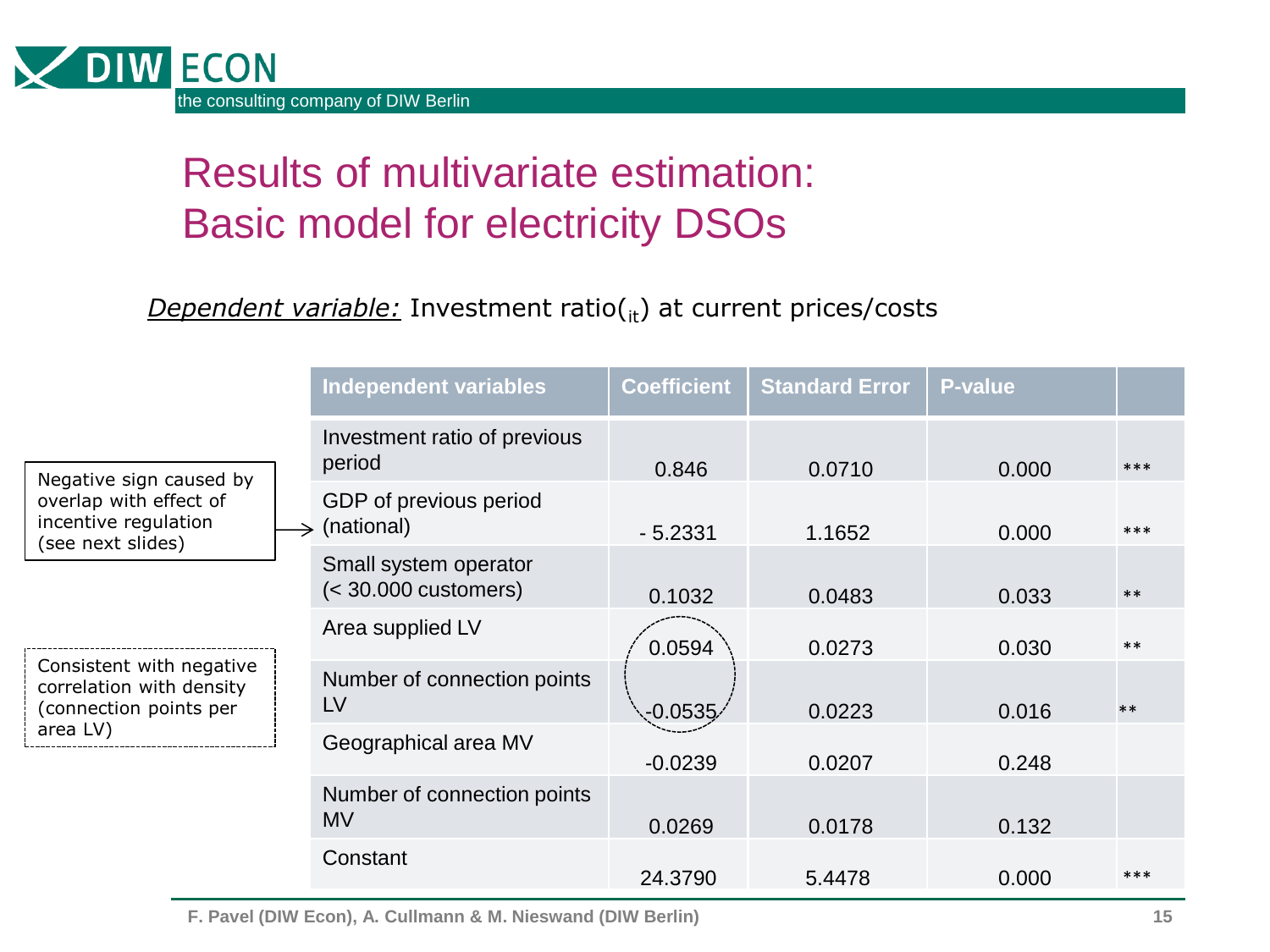

# Results of multivariate estimation: Basic model for gas DSOs

#### *Dependent variable:* Investment ratio(it) at current prices/costs

|                                                                                                                                                              | <b>Independent variables</b>                    | <b>Coefficient</b> | <b>Standard Error</b> | <b>P-value</b> |         |
|--------------------------------------------------------------------------------------------------------------------------------------------------------------|-------------------------------------------------|--------------------|-----------------------|----------------|---------|
| Negatives sign signals<br>impact of customer<br>segments<br>Consistent with positive<br>correlation with density<br>(connection points per<br>area supplied) | Investment ratio of previous<br>period          | 0.8099             | 0.1527                | 0.000          | $***$   |
|                                                                                                                                                              | GDP of previous period<br>(regional)            | $-0.0687$          | 0.0409                | 0.093          | $\star$ |
|                                                                                                                                                              | Small system operator<br>$(< 15.000$ customers) | 0.2098             | 0.1062                | 0.048          | $**$    |
|                                                                                                                                                              | Location in<br>Neue Bundesländer                | 0.1879             | 0.1045                | 0.072          | $\star$ |
|                                                                                                                                                              | Number of connection points                     | 0.1744             | 0.0602                | 0.004          | $***$   |
|                                                                                                                                                              | Area supplied                                   | $-0.0830$          | 0.0276                | 0.003          | $***$   |
|                                                                                                                                                              | Constant                                        | $-0.2243$          | 0:0979                | 0.022          | $**$    |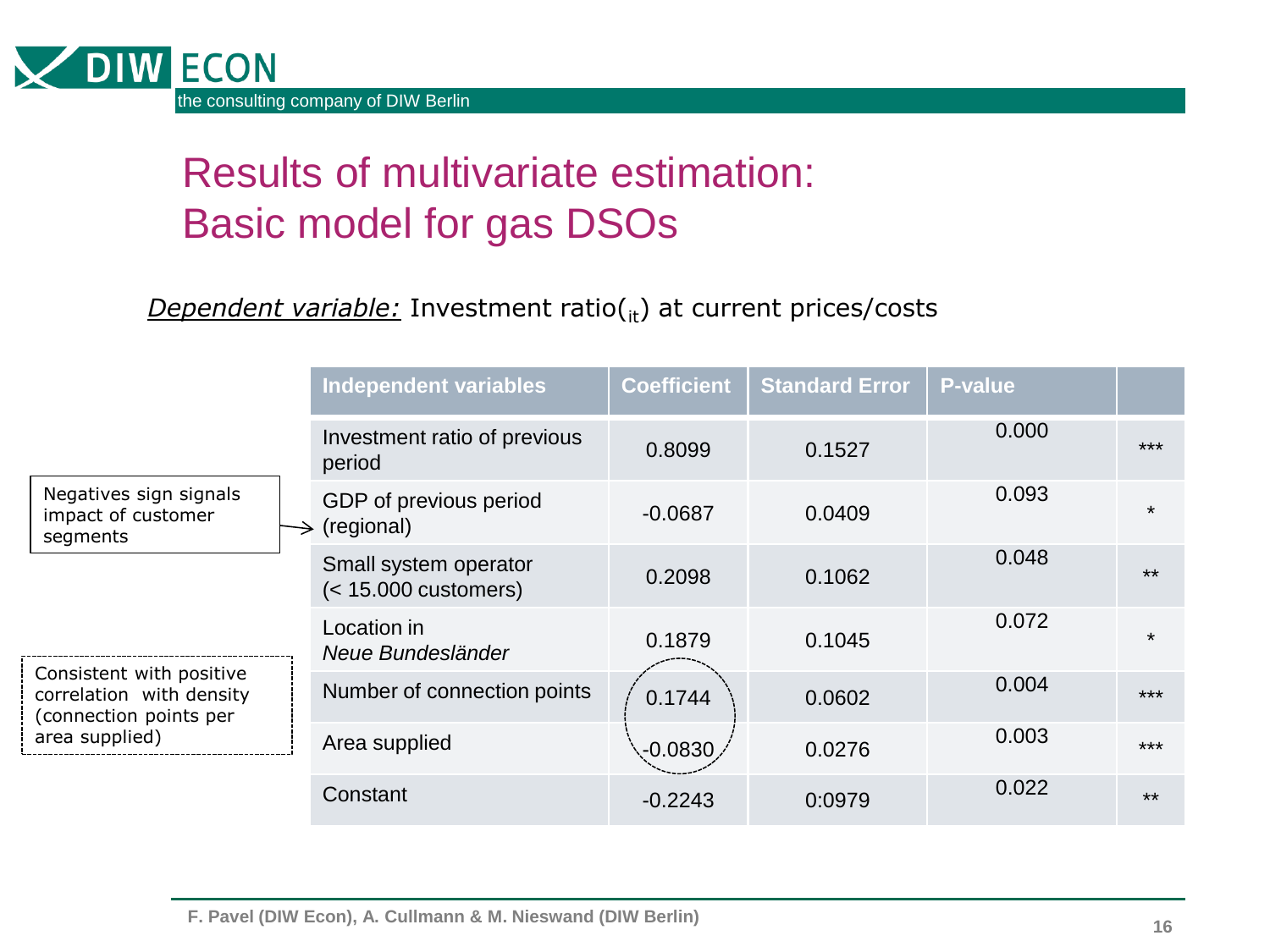

# Results of multivariate estimation: Incentive regulation (DSOs)

|                                                                                                                                    | <b>Electricity</b>                                  | Gas                                 |  |  |
|------------------------------------------------------------------------------------------------------------------------------------|-----------------------------------------------------|-------------------------------------|--|--|
| <b>Dependent variable:</b> Investment ratio( $_{\text{it}}$ ) at current prices/costs                                              |                                                     |                                     |  |  |
| <b>Basic model plus</b>                                                                                                            |                                                     |                                     |  |  |
| implementation of the incentive<br>regulation:<br>Implementation since 2009<br>Efficiency score in RP1<br>$\overline{\phantom{a}}$ | $\div$<br>$+ +$                                     |                                     |  |  |
| design of the incentive regulation:<br>Effects specific to each year<br>Base years<br>Participation in simplified procedure        | $+++(2010)$<br>+++<br>$+ +$<br>possibly size effect | $(+)$<br>++<br>possibly size effect |  |  |

#### Explanation:

| $+++ (---)$ | positive (negative) correlation on a 1%-level of significance   |
|-------------|-----------------------------------------------------------------|
| $++(-)$     | positive (negative) correlation on a 5%- level of significance  |
| $+$ (-)     | positive (negative) correlation on a 10%- level of significance |
| 0           | no significant correlation                                      |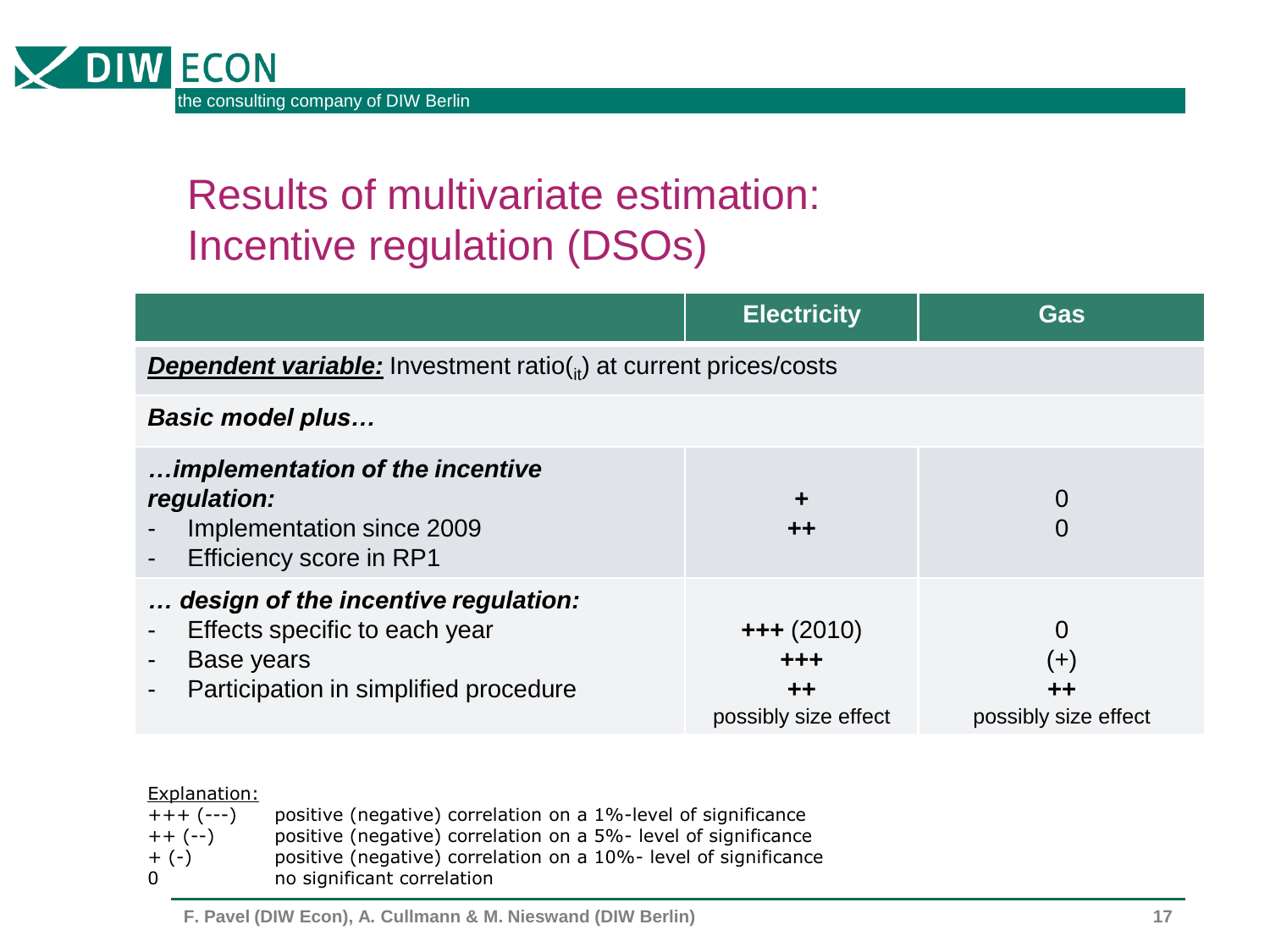

# Results of multivariate estimation: Change in supply duties (DSOs)

| <b>Dependent variable:</b> Investment ratio( $_{\text{it}}$ ) at current prices/costs |     |  |
|---------------------------------------------------------------------------------------|-----|--|
| <b>Basic model plus</b>                                                               |     |  |
| Installed capacity of decentralised generation:                                       |     |  |
| Annual rate of change LV                                                              |     |  |
| Annual rate of change MV                                                              |     |  |
| Annual rate of change HV                                                              | +++ |  |
| Annual rate of change LV/MV                                                           |     |  |
| Annual rate of change MV/HV                                                           |     |  |

#### *No significant impact found for:*

- Changes of supplied area (all voltage levels)
- Number of EEG-Installations (all voltage levels)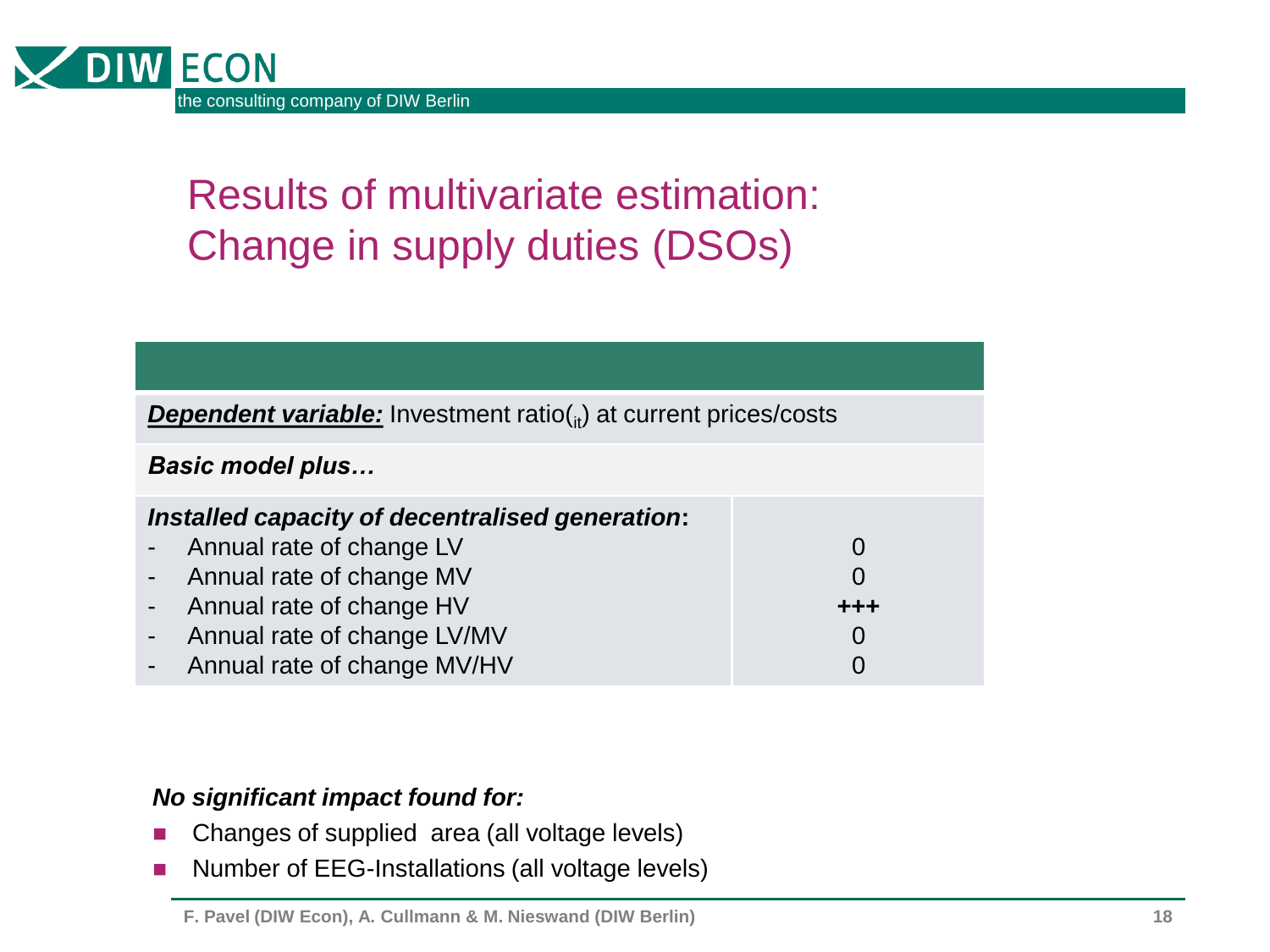

#### **Conclusions**

- Investment behaviour dependent on type of system operator (electricity, gas, size, density etc.)
- $\Box$  Not all effects can be clearly identified (overlaps e.g. for size effects and simplified procedures or public property and VNBs gas in new German states)
- Incentive regulation has a significantly positive effect on investments:
	- Strong base year effect for electricity DSOs: average investment ratios in 2010 and 2011 significantly higher than before 2009
	- Base year effect also for Gas DSOs: average investment ratios in 2009 and 2010 significantly higher than before 2009 (but result is not as robust as for electricity DSOs)
- $\Box$  Changes in the supply duties do have impact on investment behaviour, but do not explain the increases of investment ratios in the base years of incentive regulation